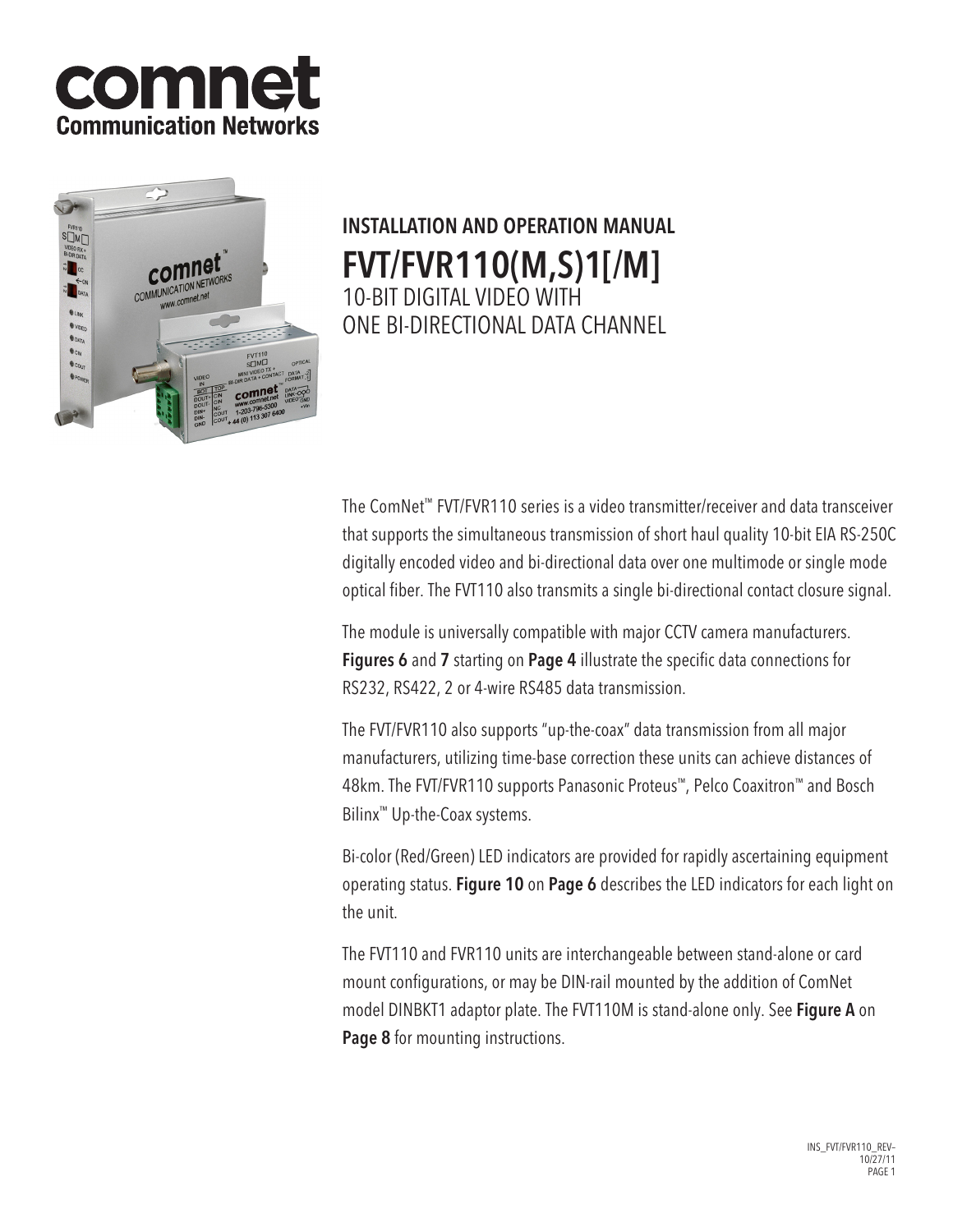### FIGURE 1 – FVT/FVR110 TRANSMITTER AND RECEIVER



#### FIGURE 2 – FVT110 TRANSMITTER





C

## FIGURE 3 – FVR110 RECEIVER





INS\_FVT/FVR110\_REV–  $10/27/11$ PAGE 2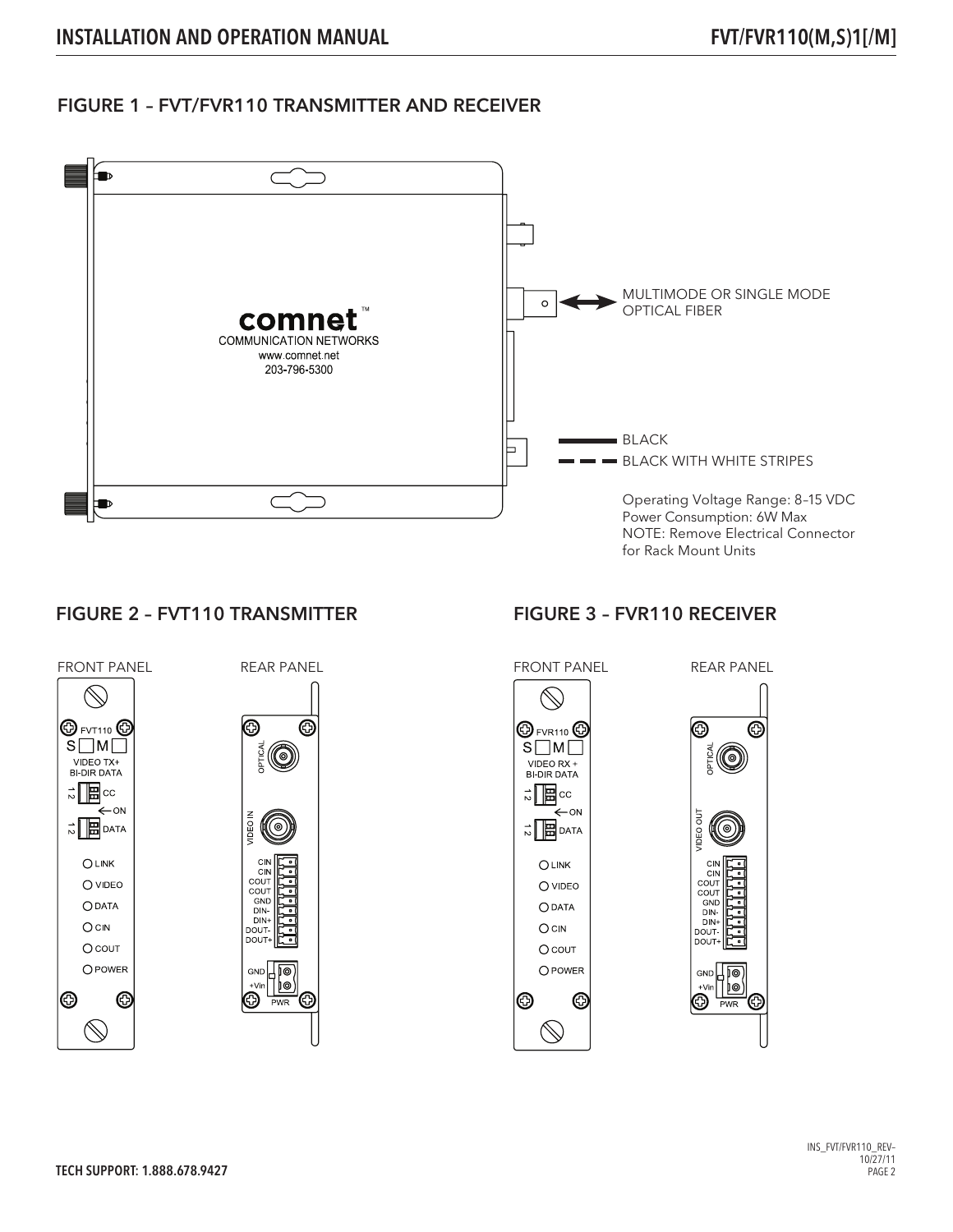## FIGURE 4 – FVT110/M TRANSMITTER



#### FIGURE 5 – FVT110M TRANSMITTER



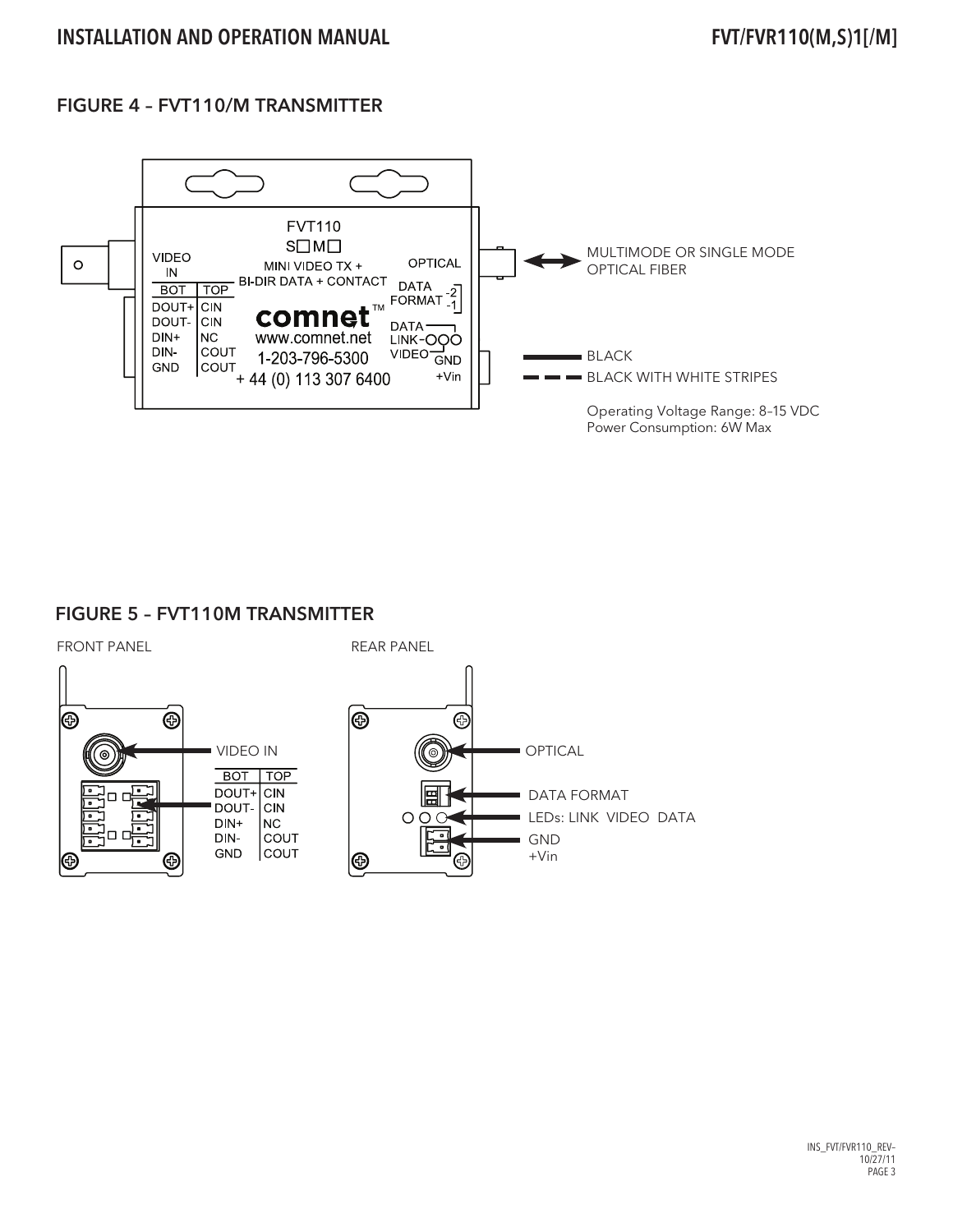## FIGURE 6 – DATA SWITCH POSITIONS

The mode for each data channel is configured using a pair of switches on the front panel of the unit.



| Switch 1   | Switch 2   | <b>Resulting Mode</b>            |  |
|------------|------------|----------------------------------|--|
| ΟN         | ON         | <b>RS232</b>                     |  |
| ON         | <b>OFF</b> | RS422, Bi-Phase or<br>Manchester |  |
| <b>OFF</b> | <b>ON</b>  | RS485 2W,<br>Sensornet           |  |
| OFF        | 0FF        | RS4854W                          |  |

| <b>FVT110/M</b>                                   |                                 |                                                  |                                            |  |
|---------------------------------------------------|---------------------------------|--------------------------------------------------|--------------------------------------------|--|
| DOUT+<br>DOUT-<br>$DIN+$<br>DIN-<br><b>GND</b>    | ٠<br>۰<br>۰<br>۰                |                                                  | CIN<br>CIN<br><b>NC</b><br>COUT<br>COUT    |  |
| <b>FVT110</b>                                     |                                 |                                                  | <b>FVR110</b>                              |  |
| CIN<br>CIN<br>COUT<br>COUT<br>GND<br>DIN.<br>DIN+ | n<br>o<br>o<br>o<br>۰<br>۰<br>o | COUT<br>COUT<br><b>GND</b><br>DN-<br><b>DINI</b> | <b>CIN</b><br>٠<br>CIN<br>٠<br>п<br>٠<br>۰ |  |

DOUT-

DOUT+

ø

DOUT-<br>DOUT+

ٵ

|                                   | <b>GND</b> | DIN- | $DIN +$ | DOUT- | DOUT+ |
|-----------------------------------|------------|------|---------|-------|-------|
| <b>RS232</b>                      |            |      |         |       |       |
| RS422,<br>Bi-Phase,<br>Manchester |            |      |         |       |       |
| RS485 2W,<br>Sensornet            |            |      |         |       |       |
| RS485 4W                          |            |      |         |       |       |

INS\_FVT/FVR110\_REV– 10/27/11 PAGE 4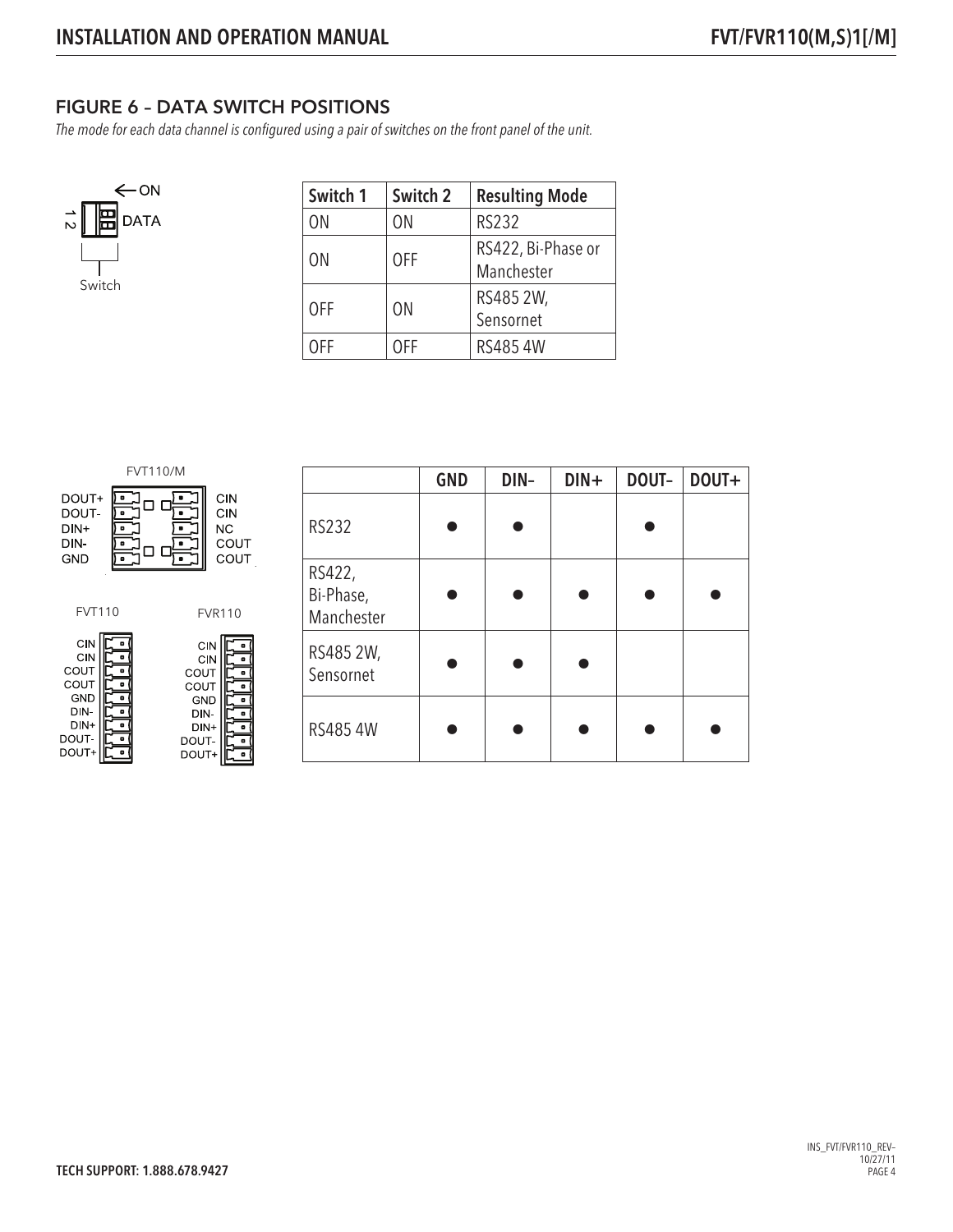## FIGURE 7 – DATA CONNECTIONS

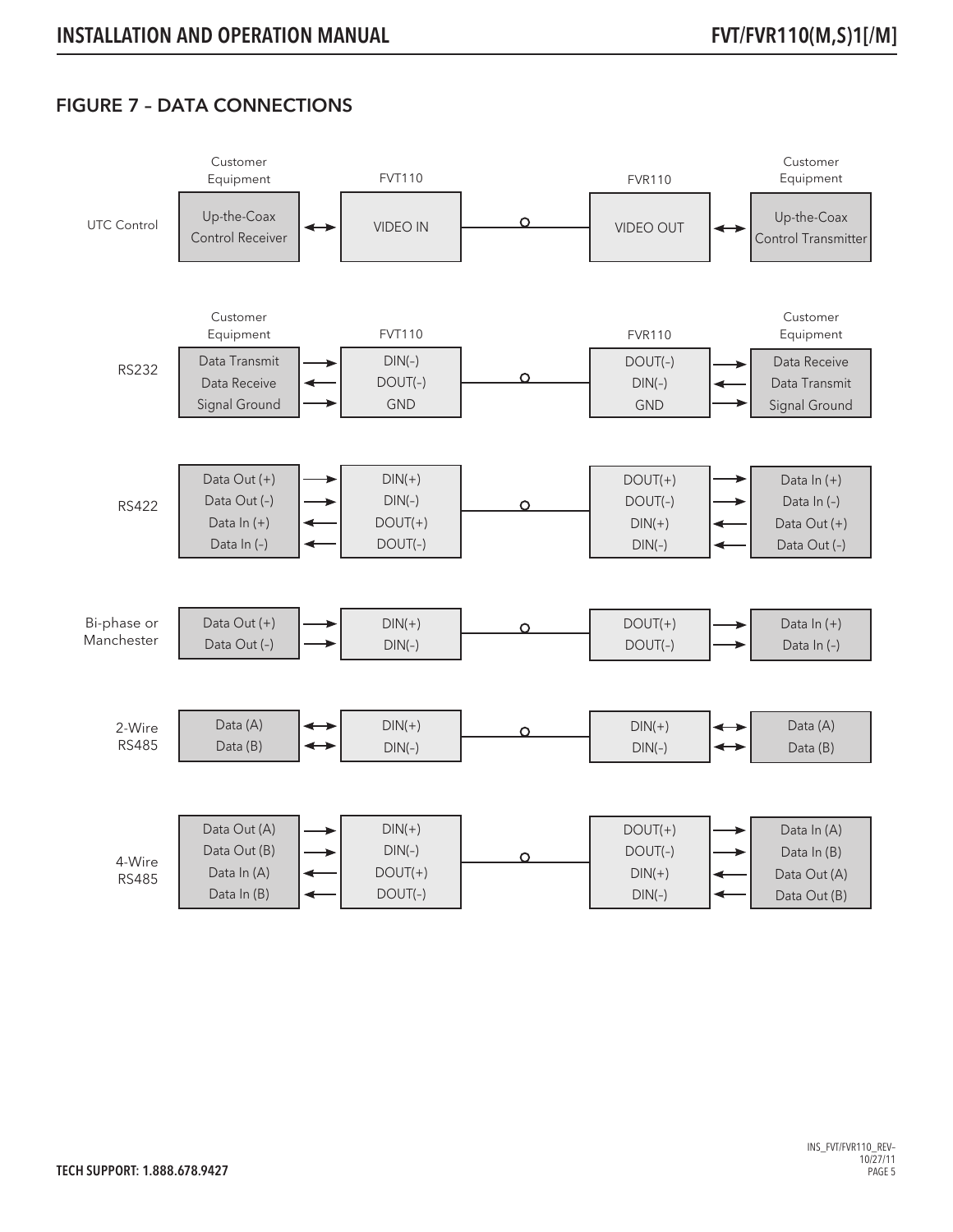### FIGURE 8 – CONTACT CLOSURE

The FVT110 transmits the state of a contact closure input over fiber to an output relay on the FVR110.



 $\overrightarrow{S}$ 

Dry contact closure input. Applying a voltage to these pins may damage the unit.

Dry contact closure input. Applying a voltage to these pins may damage the unit.

NOTE: It is possible to configure the FVR110 output relay to indicate the link status instead of the contact closure input when linked to a FVT110.

#### FIGURE 9 – CONTACT CLOSURE SWITCH SETTINGS

The switch is located on the front of the standard size units. The FVT110M small-size unit only supports the CIN mode.

The FV110 series includes support for bi-directional contacts. The FVT110 and the FVR110 have 4 different modes to set their COUT contact, set by the CC dipswitches:

|                                            | Switch 1       | Switch 2       | <b>Resulting Mode</b> |
|--------------------------------------------|----------------|----------------|-----------------------|
| $\left  \underline{\mathbf{m}} \right $ cc | 0 <sub>N</sub> | ON             | <b>CIN</b>            |
|                                            | <b>OFF</b>     | 0 <sub>N</sub> | Negative CIN          |
| $\leftarrow$ ON                            | 0N             | 0FF            | Negative Link         |
|                                            | 0FF            | 0FF            | Link                  |

The CIN and Negative CIN modes transmit the status or negative status of a contact device, such as an alarm, from the source to sink. The source takes the contact state from the CIN pins and turns the state into digital information to be transmitted through the fiber connection to the sink. The sink then interprets the received digital information back into the contact state, or negative contact state to the COUT pins, depending on what mode is selected by the sink.

The Link and Negative Link modes affect the COUT pins of the sink based on the status of the fiber link between the source and the sink. In the Link mode, if a fiber link is present between the sink and the source, the sink will close the COUT pins. If a Fiber Link is not present in Link mode, the sink will open the COUT pins. The converse of this is true if the mode is Negative Link.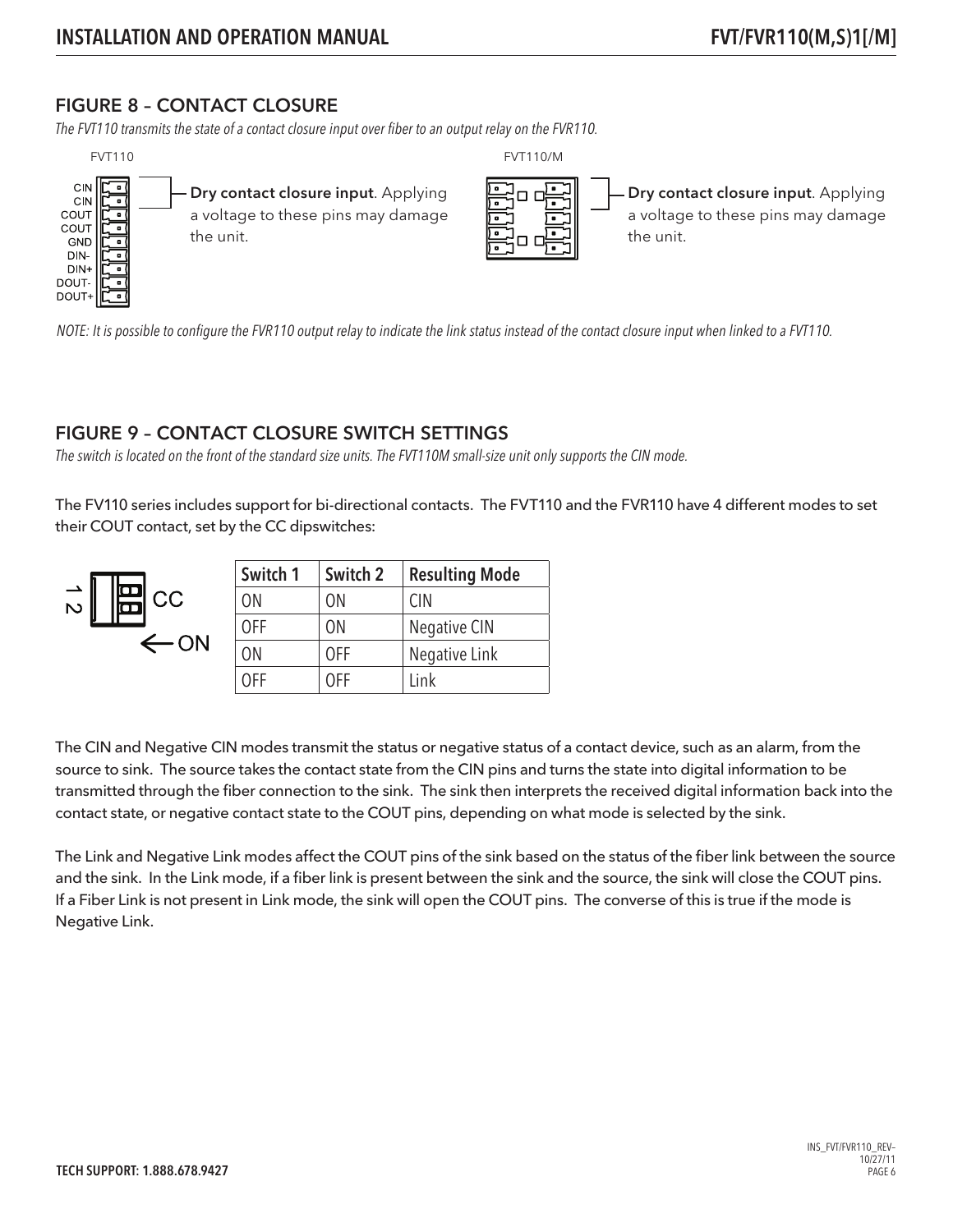#### FIGURE 10 – LED INDICATORS

|              | <b>LINK</b>                                                         | <b>VIDEO</b>                                                     | <b>DATA IN</b>                                                               | <b>POWER</b>          | <b>CIN</b>            | <b>COUT</b>           |
|--------------|---------------------------------------------------------------------|------------------------------------------------------------------|------------------------------------------------------------------------------|-----------------------|-----------------------|-----------------------|
| <b>GREEN</b> | Communication<br>link has been<br>established over<br>optical fiber | An active video<br>signal is present<br>on the BNC<br>connector. | An active data<br>signal is present<br>on the pins of the<br>data connector. | Unit powered up       | <b>Contact Closed</b> | <b>Contact Closed</b> |
| <b>RED</b>   | Communication<br>link has not been<br>established.                  | No active video<br>signal present<br>on the BNC<br>connector.    | $\overline{\phantom{0}}$                                                     |                       |                       |                       |
| <b>OFF</b>   | Unit powered<br>down.                                               | Unit powered<br>down.                                            | No active data<br>signal is present<br>on the pins of the<br>data connector. | Unit powered<br>down. | Contact Open          | Contact Open          |